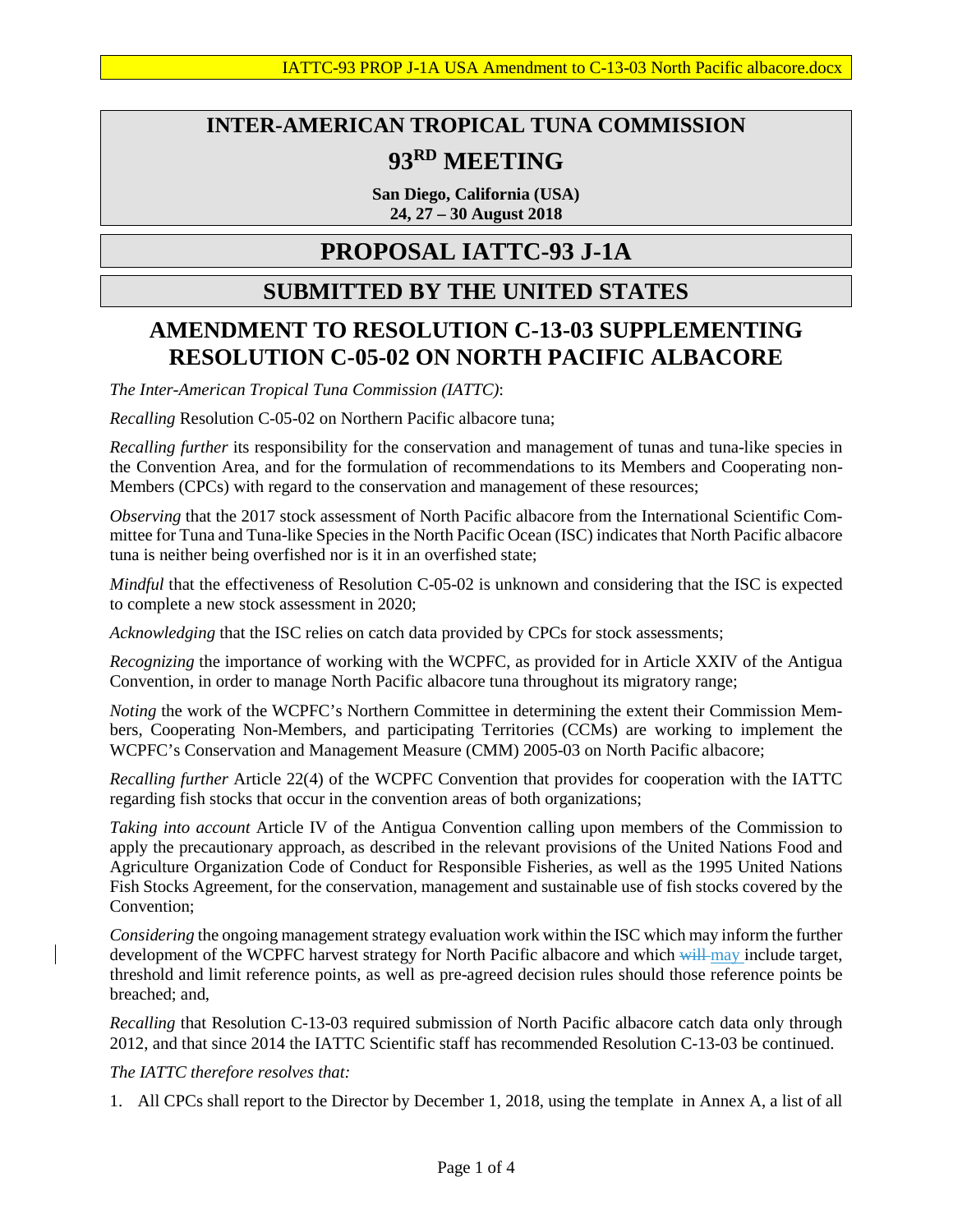their specific fisheries or fleets that had any catch of North Pacific albacore in the Convention Area from 2013 through 2017; whether or not those fisheries or fleets were targeting North Pacific albacore; and the annual catch by fishery or fleet. Thereafter, all CPCs shall report for each year such information annually to the Director by the following June 30. If estimated catch has changed in any of the previous five years, CPCs shall also report updates to catch, as necessary. In the case that a CPC cannot distinguish whether nor not its catch of North Pacific albacore occurred in the Convention Area, it shall report its catch of North Pacific albacore in the entire North Pacific.

- 2. All CPCs shall report to the Director by December 1, 2018, using the template in Annex B, annual fishing effort for fisheries targeting North Pacific albacore from 2013 through 2017, as well as the average effort for the period 2002-2004. Fishing effort shall be reported in fishing days and number of vessels fishing for (i.e., targeting) North Pacific albacore. Thereafter, all CPCs shall report for each year such information annually to the Director by the following June 30. If estimated effort has changed in any of the previous five years, CPCs shall also report updates to effort, as necessary.
- 3. The Director shall direct the IATTC scientific staff to review the data template for its completeness.
- 4. The Director and the IATTC scientific staff shall, in coordination with the ISC, monitor the status of North Pacific albacore tuna and report on the status of the stock at annual meetings taking place after each assessment completed by the ISC.
- 5. The IATTC scientific staff shall review the management strategy evaluation work undertaken within the ISC and the WCPFC towards the development of a harvest strategy for North Pacific albacore that includes identification and adoption of a limit and a target reference point, as well as harvest control rules for the IATTC. The IATTC Scientific Staff shall make recommendations in respect of such a framework for consideration by the Commission.
- 6. The Commission shall continue efforts to promote compatibility between the conservation and management measures adopted by the IATTC and the WCPFC with respect to North Pacific albacore.
- 7. Upon the entry into force of this resolution, paragraph 3 of Resolution C-05-02 shall no longer be in effect.
- 8. The Director shall communicate this Resolution to the WCPFC Secretariat.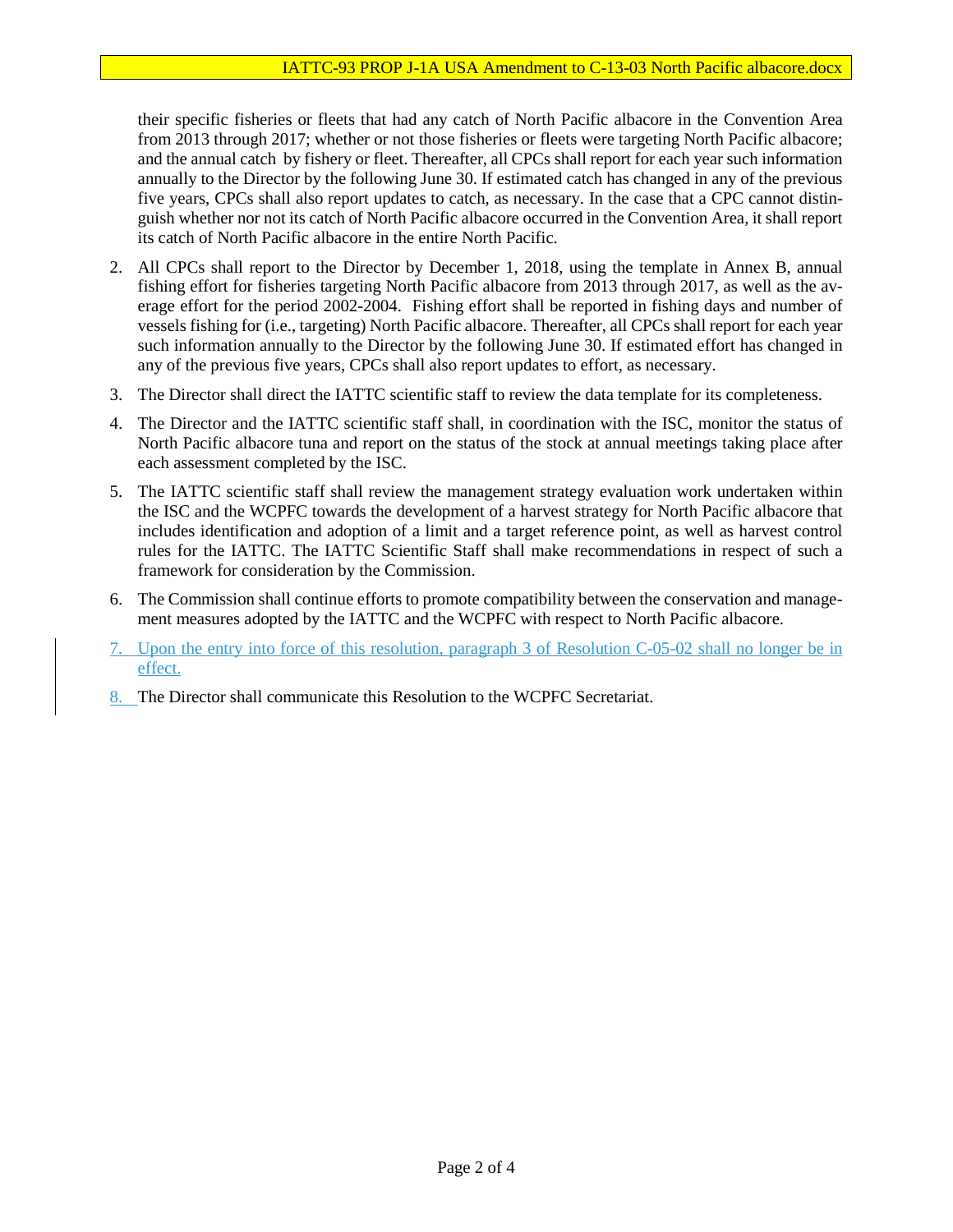Annex A

Annual catches of North Pacific albacore in the EPO by fishery. List separately all fisheries that had any catch of North Pacific albacore and indicate whether they were fisheries that fished for (i.e., targeted) North Pacific albacore.

**CPC:** 

| Year (e.g., 2018) | Data pertain to IATTC<br>Area only or entire<br>North Pacific? | Fisheries with<br>ANY catch of<br>NP albacore | "Fishing for"<br>(i.e., targeting)<br>NP albacore?<br>(Y/N) | Annual catches |  |  |  |  |
|-------------------|----------------------------------------------------------------|-----------------------------------------------|-------------------------------------------------------------|----------------|--|--|--|--|
| Year (e.g., 2017) |                                                                |                                               |                                                             |                |  |  |  |  |
|                   |                                                                |                                               |                                                             |                |  |  |  |  |
|                   |                                                                |                                               | Total catches:                                              |                |  |  |  |  |
|                   |                                                                |                                               |                                                             |                |  |  |  |  |
|                   |                                                                |                                               |                                                             |                |  |  |  |  |
|                   |                                                                |                                               |                                                             |                |  |  |  |  |
| Year (e.g., 2016) |                                                                |                                               |                                                             |                |  |  |  |  |
|                   |                                                                |                                               |                                                             |                |  |  |  |  |
|                   |                                                                |                                               | Total catches:                                              |                |  |  |  |  |
|                   |                                                                |                                               |                                                             |                |  |  |  |  |
|                   |                                                                |                                               |                                                             |                |  |  |  |  |
| Year (e.g., 2015) |                                                                |                                               |                                                             |                |  |  |  |  |
|                   |                                                                |                                               |                                                             |                |  |  |  |  |
|                   |                                                                |                                               |                                                             |                |  |  |  |  |
|                   |                                                                |                                               | Total catches:                                              |                |  |  |  |  |
|                   |                                                                |                                               |                                                             |                |  |  |  |  |
|                   |                                                                |                                               |                                                             |                |  |  |  |  |
| Year (e.g., 2014) | % of total catch in fisheries "fishing for" NP albacore:       |                                               |                                                             |                |  |  |  |  |
|                   |                                                                |                                               |                                                             |                |  |  |  |  |
|                   |                                                                |                                               |                                                             |                |  |  |  |  |
|                   |                                                                |                                               |                                                             |                |  |  |  |  |
|                   |                                                                |                                               |                                                             |                |  |  |  |  |
|                   |                                                                |                                               |                                                             |                |  |  |  |  |
| Year (e.g., 2013) |                                                                |                                               |                                                             |                |  |  |  |  |
|                   |                                                                |                                               |                                                             |                |  |  |  |  |
|                   |                                                                |                                               |                                                             |                |  |  |  |  |
|                   |                                                                |                                               |                                                             |                |  |  |  |  |
|                   |                                                                |                                               |                                                             |                |  |  |  |  |
|                   |                                                                |                                               |                                                             |                |  |  |  |  |